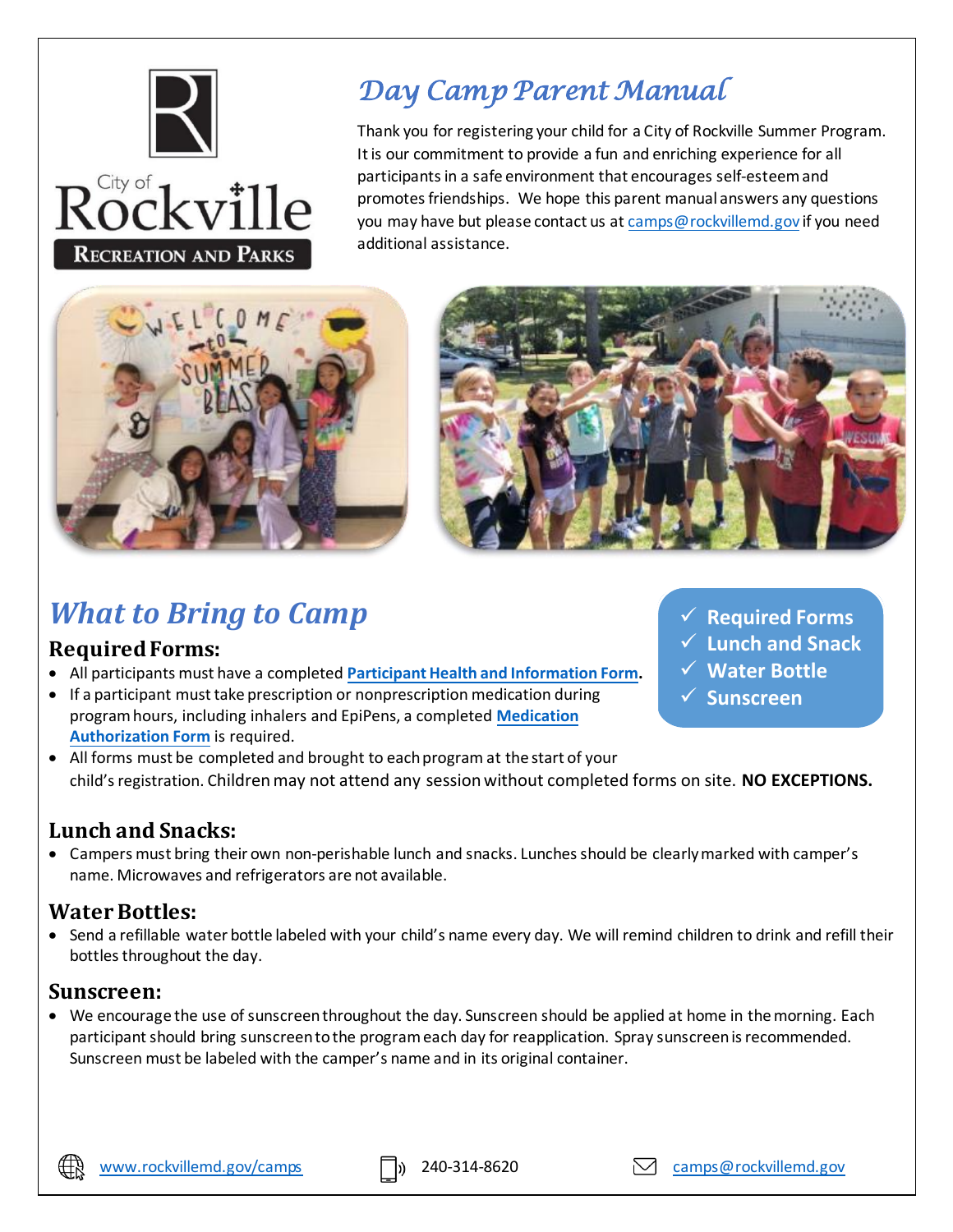# *Program Policies*

# **Sign-In/Sign-Out Policy:**

Campers must be signed in/out of the program daily. Persons authorized for pickup must be listed on the [Participant Health and Information Form.](https://na3.docusign.net/Member/PowerFormSigning.aspx?PowerFormId=5672a363-8579-4d1c-8c5e-b749b1697684&env=na3&acct=b56266c3-6d22-426a-8422-e01bcbb466ec&v=2) All authorized persons (including parents) are required to show ID. Campers who are eight-years old and older may sign themselves out of the program with written parental permission. All campers must be signed into the program by an adult.

**Federal Tax Number Our federal tax I.D. number is 52-6001573 Please access your account for receipts for the program.**

### **Late Pickup Policy:**

Parent/guardian must be on time when picking up your child. In case of emergencies, it is important that you have listed all individuals authorized to pick up your child on the Participant Health and Information Form.

- First Time: First occurrence, the date and time will be documented.
- **Second Time:** The date and time will be documented, and a verbal/written reminder will be given.
- **Three or More Times:** Repeated infractions may result in your child's suspension from the program.

#### **Illness:**

To help prevent the spread of disease, we are not permitted to care for children who are ill. Please inform us if your child contracts a communicable disease such as COVID -19, measles, chicken pox, conjunctivitis (pink eye), influenza, etc.

**The following symptoms are cause for keeping a child at home:** 

**• Fever • Vomiting • Diarrhea • Rash** • **Head Lice** • **Loss of taste or smell**

Children must be free of symptoms for 24 hours or have written permission from a health professional before returning to the program. If a child becomes ill during the program, parents or emergency contacts will be called. The child must be picked up in a timely manner.

# **Campers' Attire and Personal Belongings:**

- Remember to wear a face covering and send extra to use throughout the day.
- Dress your camper according to the day's activities and weather.
- Closed-toed shoes are required; sandals may only be worn when participants are at the pool.
- Label all personal belongings with your child's name.
- Please do not send any valuables such as electronic games, jewelry, money, card collections, etc. We cannot be responsible for any lost or damaged property.









[www.rockvillemd.gov/camps](http://www.rockvillemd.gov/camps)  [camps@rockvillemd.gov](mailto:camps@rockvillemd.gov)









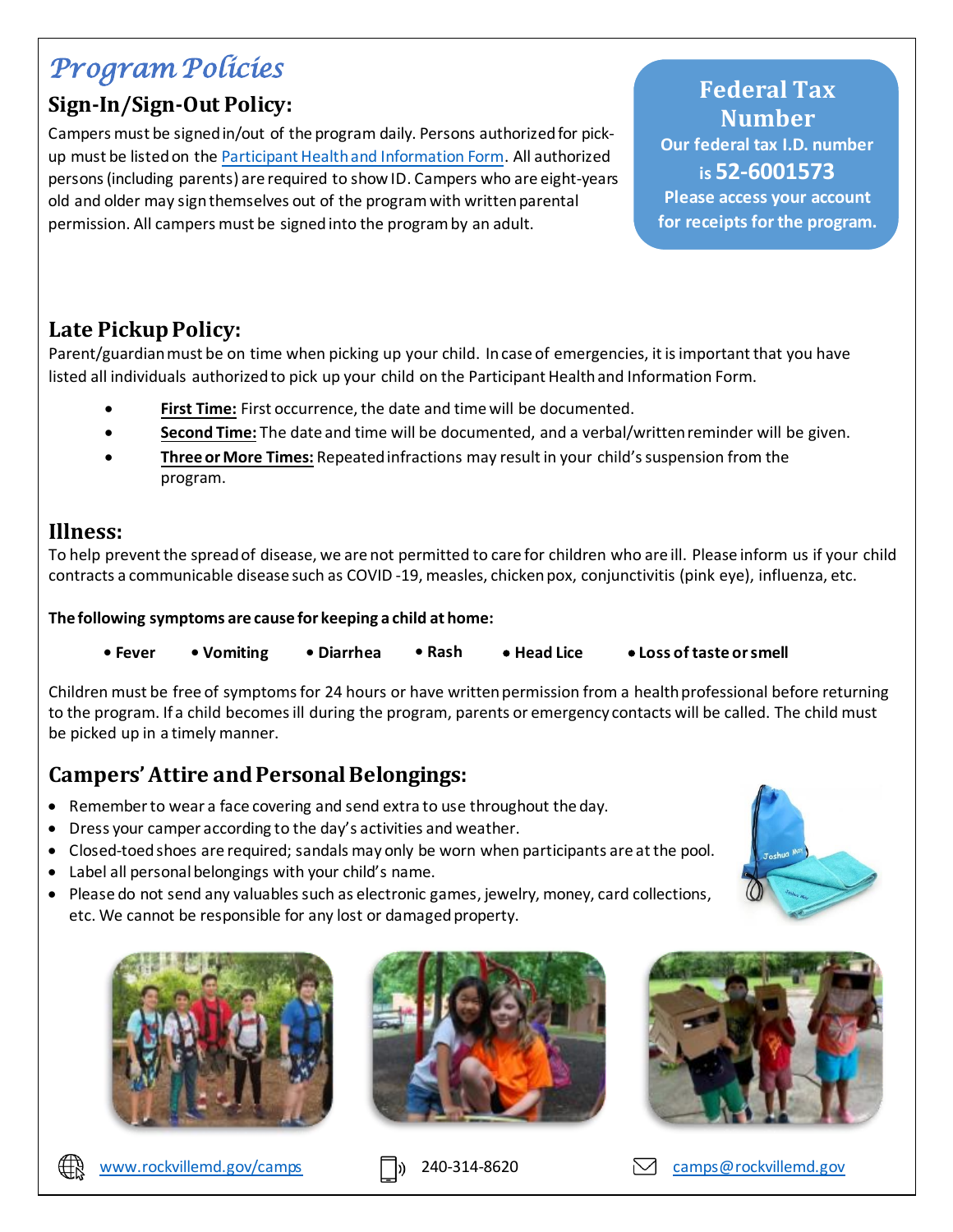# **Inclement Weather/Camp Closures**

- Programs may be modified or cancelled in the event of severe weather, power outages, or other emergency situations.
- Outdoor programs will provide low-key activities, water breaks and rest periods on days with poor air quality and/or heat advisories.
- In the event of any program changes, parents will be notified. You may also call the Rec. Info Line at (240) 314-5023 for updates.

#### **Program Content and Staff:**

The City of Rockville's Summer Programs are self-regulated under the State Department of Health and Mental Hygiene and undergo periodic inspections.

Our camp staff are trained in safety procedures, COVID-19 mitigation strategies, program planning, techniques in working with children, first aid, CPR and medication administration. References and criminal background checks are also part of the hiring process.

### **Program Modifications:**

To request a companion or program modification for your child, we ask that you complete a [Program](https://www.rockvillemd.gov/DocumentCenter/View/38749/Program-Modification-Form)  [Modification Form](https://www.rockvillemd.gov/DocumentCenter/View/38749/Program-Modification-Form) and submit it to our office prior to the program start date. Ample time is needed to secure services which ensures a successful experience.

# *Conduct and Discipline*

**To ensure a positive environment for all, participants & parents are expected to review program policies and follow the Code of Conduct.** 







### **Code of Conduct**

- Be respectful and cooperate with staff and other participants.
- Follow directions and remain with the group at all times.
- Participate and include others in games and activities.
- Speak appropriately. No swearing, profanity or abusive language.
- Abide by health and safety rules.
- Use equipment, supplies and facilities in a safe and respectful manner.
- Keep dangerous items at home. Knives, weapons (including toy weapons) and other dangerous items should not be brought to the program.